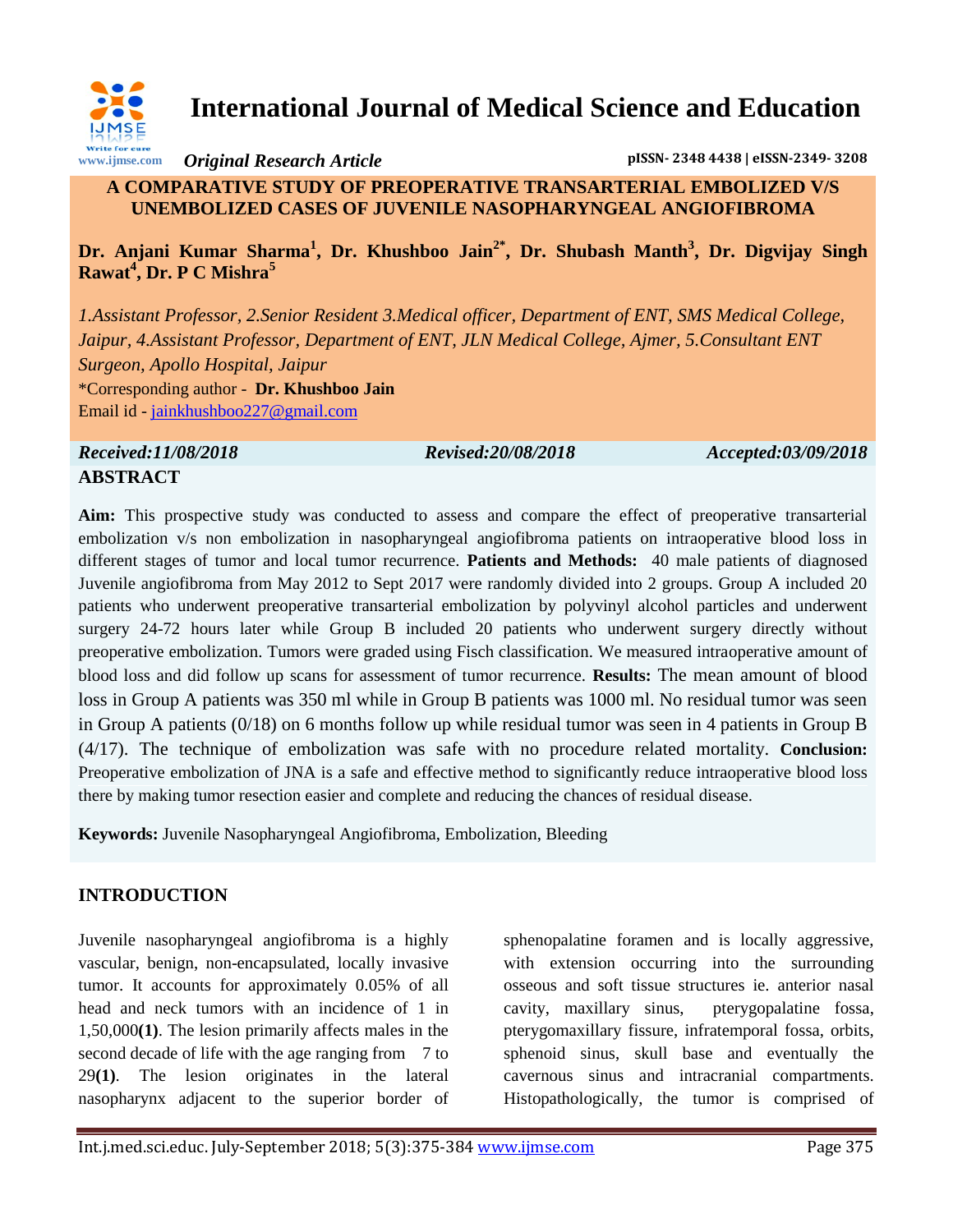haphazardly arranged vascular channels surrounded by dense paucicellular fibroblastic stroma, with the myofibroblast being the principal cell **(2, 3)**. The bleeding tendency of these tumors is because of lack of muscular elastic lamina in the vessels of the lesion, predisposing these vessels without a muscular surrounding layer that may otherwise assist in vasoconstriction to control bleeding **(2)**.

The tumors are highly vascular and predominant blood supply of the tumor is via the branches of external carotid artery, mainly from the internal maxillary artery (IMAX) but can also arise from multiple branches of ipsilateral ECA, branches from contralateral ECA, and even small branches arising from the internal carotid artery (ICA).

Angiofibroma most commonly presents with recurrent unilateral epistaxis, nasal obstruction, nasal drainage and a nasopharyngeal mass. Diagnosis of JNA may originally be suspected from symptoms and plain radiographs but definitive diagnosis can be made from CT and MRI examination. CT helps in better delineation of osseous involvement of tumor while MRI is useful for assessing intracranial extension of tumor. An MR-angiogram can additionally be helpful in defining the arterial supply to the tumor, which can help in planning of preoperative embolization. Biopsy is contraindicated in JNA due to its highly vascular nature **(6)**.

The principal method of management of JNA remains surgical resection, but this can be complicated by massive hemorrhage. Many techniques have been proposed and tried to reduce intraoperative bleeding such as, such as preoperative radiation at a dose of 30 Gy, injections of sclerosing agents into tumor, systemic administration of female hormones, and ligation of the external carotid artery (ECA). However, none of these methods have proven to be effective. An important advancement in treatment is preoperative intra-arterial embolization, which is now widely accepted and used. Embolization leads to occlusion of vascular channels of the tumor leading to significant reduction of bleeding during surgery there by enabling easy removal of tumorendoscopically or by open surgical

techniques, decreasing duration of surgery and facilitating complete excision of tumor. Various agents used for embolization are Poly Vinyl Alcohol (PVC) particles, N-butyl cyanoacrylate, lipiodal ethanol, methyl methacrylate, gulielmi detachable, gelfoamtorpedos, etc. In our study we used PVC particles for embolization.

This study aims to evaluate the effectiveness of preoperative embolization in reducing intraoperative blood loss in JNA patients thereby making tumor resection and disease clearance easier.

#### **MATERIALS AND METHODS**

This study was conducted from May 2012 to September 2017 at SMS Medical College & Associated Hospitals, Jaipur.

40 cases were taken from otorhinolaryngology outdoor randomly. All of them were evaluated and divided into following 2 groups:

• Group A: Patients underwent preoperative intraarterial embolization prior to surgical excision.

• Group B: Patients had only surgical excision without preoperative embolization.

All patients underwent detailed clinical history, routine blood counts and CECTPNS. MRI was advised in those patients suspecting of having intracranial extension. All patients were categorized into different stages according to Fisch classification (Table 1). All patients were operated by same team of surgeons and blood loss was also evaluated by same team of nursing staff alike.

Technique of Embolization: Preoperative angiography and embolization was performed by experienced interventional radiologists. A detailed diagnostic angiography of bilateral external, internal carotid and vertebral angiograms was performed, using right common femoral access prior to embolization procedure. Embolization was done 24 hours prior to surgery under general anesthesia. Unilateral or bilateral selective catheterization of the supplying artery of the tumor as distal as possible was done. Digital subtraction angiography technique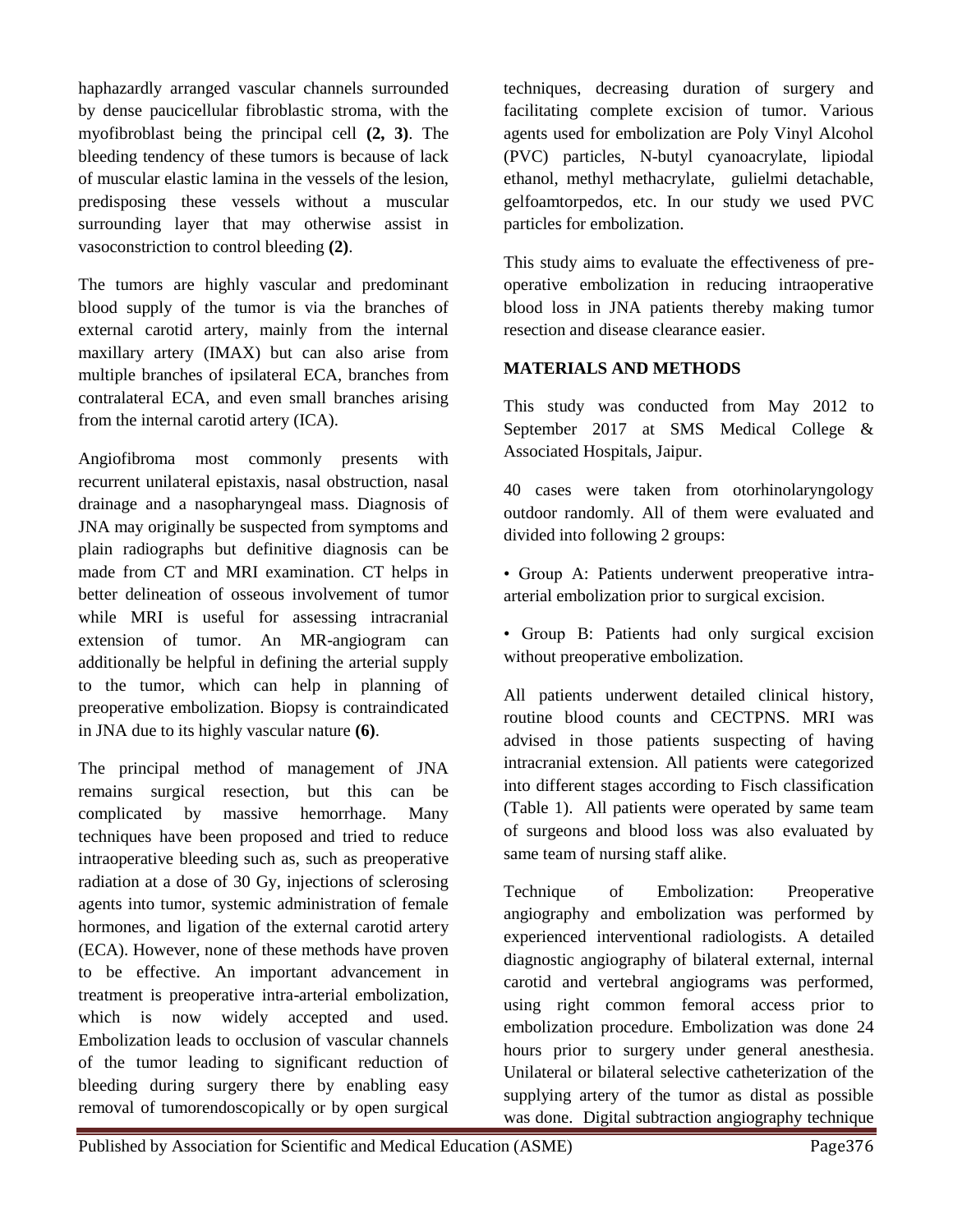was used for embolization until arterial stasis was achieved. The embolization agent used was polyvinyl alcohol (PVA) particles ranging in size from 150 - 500 mm based on feeding artery. Utmost care was taken to not embolize the branches ofICA. Technical success was determined by maximal safe vascular tumor embolization without evidence of non target embolization or inadvertent vascular occlusion.

Technique of Surgery: Surgery was performed within 24 to 72 hours after the embolization procedure as any further delay will lead to neovascularization and revascularization. Surgical approach depended upon the stage of tumor and approaches used were endoscopic approach, lateral rhinotomy and maxillary swing approach. All stage I & II tumors were resected via endoscopic approach while stage III & IV tumors were resected by open approach (Lateral Rhinotomy / Maxillary swing). The amount of blood loss and the amount of blood transfusion was calculated during the operation. The blood loss was estimated by measuring the total operative fluid collected by suction and subtracting the amount of saline administered during the surgery plus estimating amount of blood absorbed by gauze pieces. Operative time was recorded. Surgical notes were also made for complete or incomplete resection of tumor as determined by the operating surgeon. Routine postoperative CT was performed on 6 months post resection.

#### **RESULTS**

This study was conducted on 40 patients of diagnosed JNA. Based on the treatment modality, patients were randomly divided into 2 groups. In Group A, patients underwent preoperative embolization before surgical excision while in Group B, patient underwent surgery directly without preoperative embolization.

All the patients in both the groups were males. The median age group in Group A was 18 years and in Group B was 16 years. Common clinical presentations were recurrent attacks of severe epistaxis in 39 patients (97.5%), nasal obstruction in 35 patients (87.5%), unilateral cheek swelling in 13 patients (32.5%), unilateral proptosis in 4 patients (10%) and headache in 10 patients (25 %). The total duration of symptoms before the diagnosis was within 6 months.

Tumor staging was determined by review of the imaging studies and physical examination including CT and MRI for all patients. The tumors were classified according to the Fisch classification.

In Group A, 3 patients belonged to Stage I (15%), 10 patients were in stage II (50%), 4 patients were in stage IIIA (20%), 2 patients were in stage IIIB (10%) and 1 patient in stage IVA (5%). In Group B, 5 patients were in stage I (25%), 6 patients were in stage II (30%), 7 patients were in stage IIIA (35 %), 1 patient was in stage IIIB (5%) and 1 patient was in stage IVA (5%). None of the cases were in stage IVB. (Table 2)

Through digital subtraction angiography, major feeding vessel to the tumor was identified. Major feeding vessel to the tumor was internal maxillary artery (IMAX) in 7 patients (35%); ascending pharyngeal artery in 1 patient (5%) and both internal maxillary and ascending pharyngeal in 12 patients (60%). Bilateral supply was found in 4 patients (20%) and unilateral supply in 16 patients (20%). Blood supply from ICA was found in 5 patients.

• The internal maxillary artery (IMAX) was embolized in 7 patients, ascending pharyngeal artery (APA) in 1 patient and both IMAX and APA in 12 patients. Ipsilateral embolization was done in 16 cases and bilateral embolization was done in 4 cases. There was no intra or post procedural related mortality related to embolization in our study. Minor complication were seen nearly all patients. It included mild to moderate pain in the embolized vascular territory and slightly elevated temperature which were treated by simple analgesics. Other complications were nausea in 3 patients, focal small necrosis in ear pinna which was treated conservatively and local subcutaneous edema in 1 patient. One patient had a major complication in the form of temporary visual loss which improved gradually and the patient fully regained vision after 1 month. Review of the pre-embolization angiogram of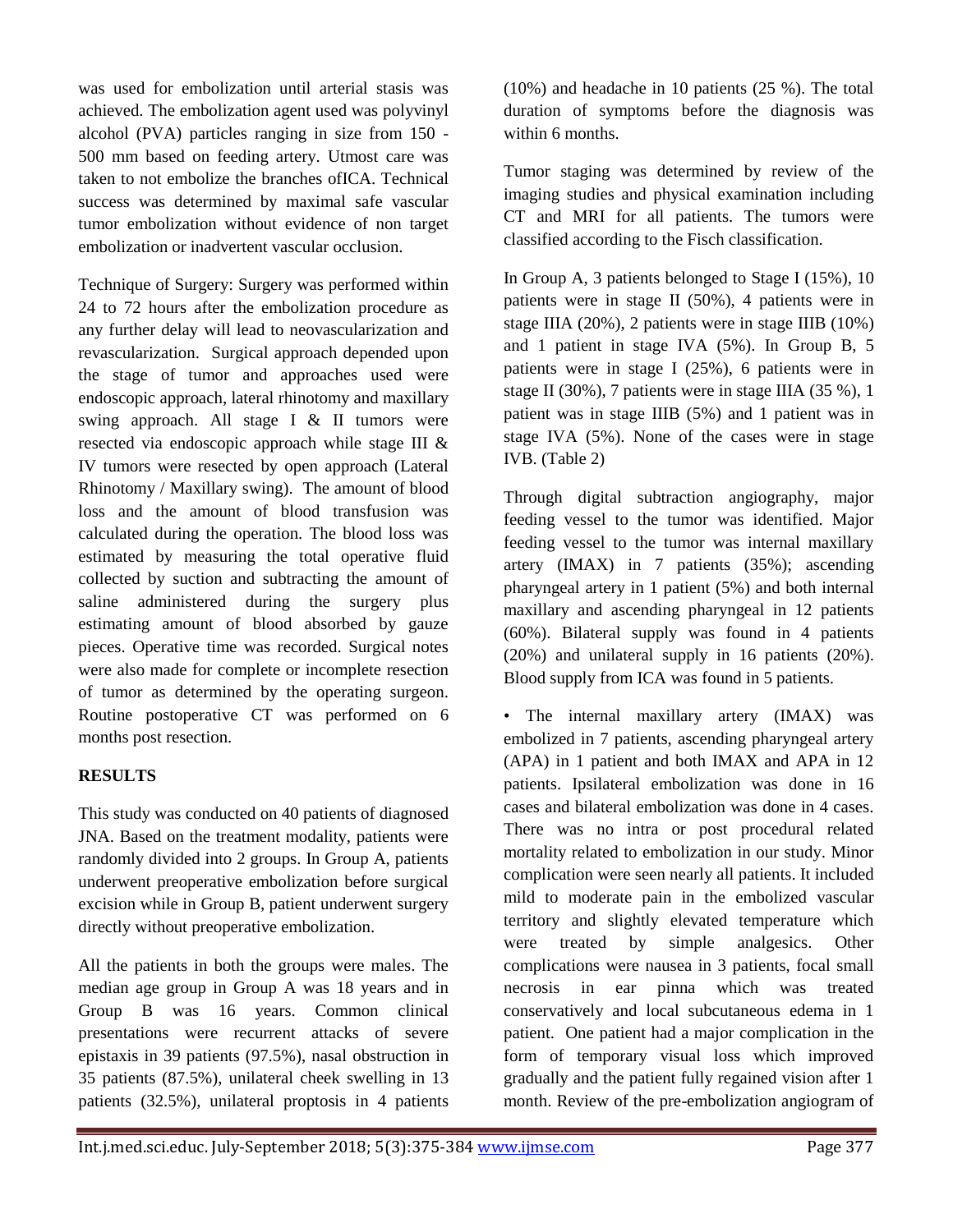this patient showed aberrant left ophthalmic artery arising from the left middle meningeal artery.

Surgical approaches for JNA were based on the stage of tumor. Endoscopic resection was done in 24 patients while open approach (Lateral rhinotomy or maxillary swing) was used in 16 patients. The average amount of blood loss was calculated during the surgery.

In Stage I tumors, mean blood loss in Group A patients was 120 ml while in Group B patients, it was 500 ml. In Stage II tumors, mean blood loss in Group A patients was 290 ml while in Group B patients it was 700 ml. In Stage IIIAtumors, mean blood loss in Group A patients was 480 ml while in Group B patients, it was 1300 ml. In Stage IIIBtumors, mean blood loss in Group A patients was 550 ml while in Group B patients, it was 1700 ml. In Stage IVA tumors, mean blood loss in Group A patients was 720 ml while in Group B patients, it was 2500 ml.

Therefore in Group A, mean blood loss was 350 ml which is not significant (p value  $> 0.05$ ) while in Group B, mean blood loss was 1000 ml (p value  $\lt$ 0.05) which is significant (Table 3).

Postoperative imaging was done on 6 months of follow up. 5 patients were lost to follow up. In Group A, 2 patients were lost to follow up, rest of the 18 patients showed no residual disease. In Group B, 3 patients were lost to follow up, out of 17 patients 4 patients had residual disease on postoperative scans (Table 4).

### **DISCUSSION**

Juvenile nasopharyngeal angiofibromas are benign, highly vascular tumors predominantly occurring in adolescent males with propensity of intra-cranial extensions. These are most commonly supplied by internal maxillary artery.

In the early stage of the disease, the ipsilateral internal maxillary artery is the main feeding vessel. With progressive enlargement of tumor, other arteries such as the ascending pharyngeal artery, greater palatine artery and rarely, the occipital artery may

also contribute to blood supply. The external facial artery and the superficial temporal artery may also participate in the tumor supply when tumor grows into the infra temporal fossa. On entering the inferior orbital fissure or central nervous system, it can also be fed by branches from the internal carotid system. Bilateral supply from the external carotid arteries is not common in JNAs crossing the midline. Even in the absence of intracranial extension, tumor can be supplied by branches from the internal carotid system **(7)**.

Various modalities for treatment of JNA have progressed from waiting for spontaneous regression of tumor, to radiation of tumor, injection of sclerosing agents and surgical resection . Surgical resection is currently the most widely accepted method of treatment throughout the world. Surgery is often hampered by significant intraoperative hemorrhage, which can contribute to incomplete removal of neoplasm resulting in a higher recurrence rate. As diagnosis is often delayed, these tumors may lie adjacent to several critical neurovascular structures **(8, 9)**.

Temporary or permanent ligation of ECA was used to decrease intraoperative blood loss during JNA resection before the advent of preoperative embolization (11). Various studies have reported intraoperative blood loss ranging from 915 to 3000 ml from JNA resection without preoperative embolization **(14 - 18)**.The embolization of JNA was first reported by Robertson et al **(12)** as a method to reduce the intraoperative blood loss. Preoperative embolization has been proven to be effective in decreasing intraoperative blood loss when compared to surgery without embolization **(11, 15, 19 - 25)**. Antonelli et al **(13)** reported an average reduction of intraoperative blood loss by 60 %. In a study by Moorthy et al **(2)**, eight patients that underwent preoperative embolization of the ipsilateral maxillary artery utilizing absorbable gel foam, six experienced considerably less bleeding during surgical resection. Moulin et al **(3***6***)** reported mean blood loss of 5380 ml in patients without embolization in comparison to 1037.5 ml in those with embolization. Boghani et al **(1)** in a systematic analysis of 131 cases within 57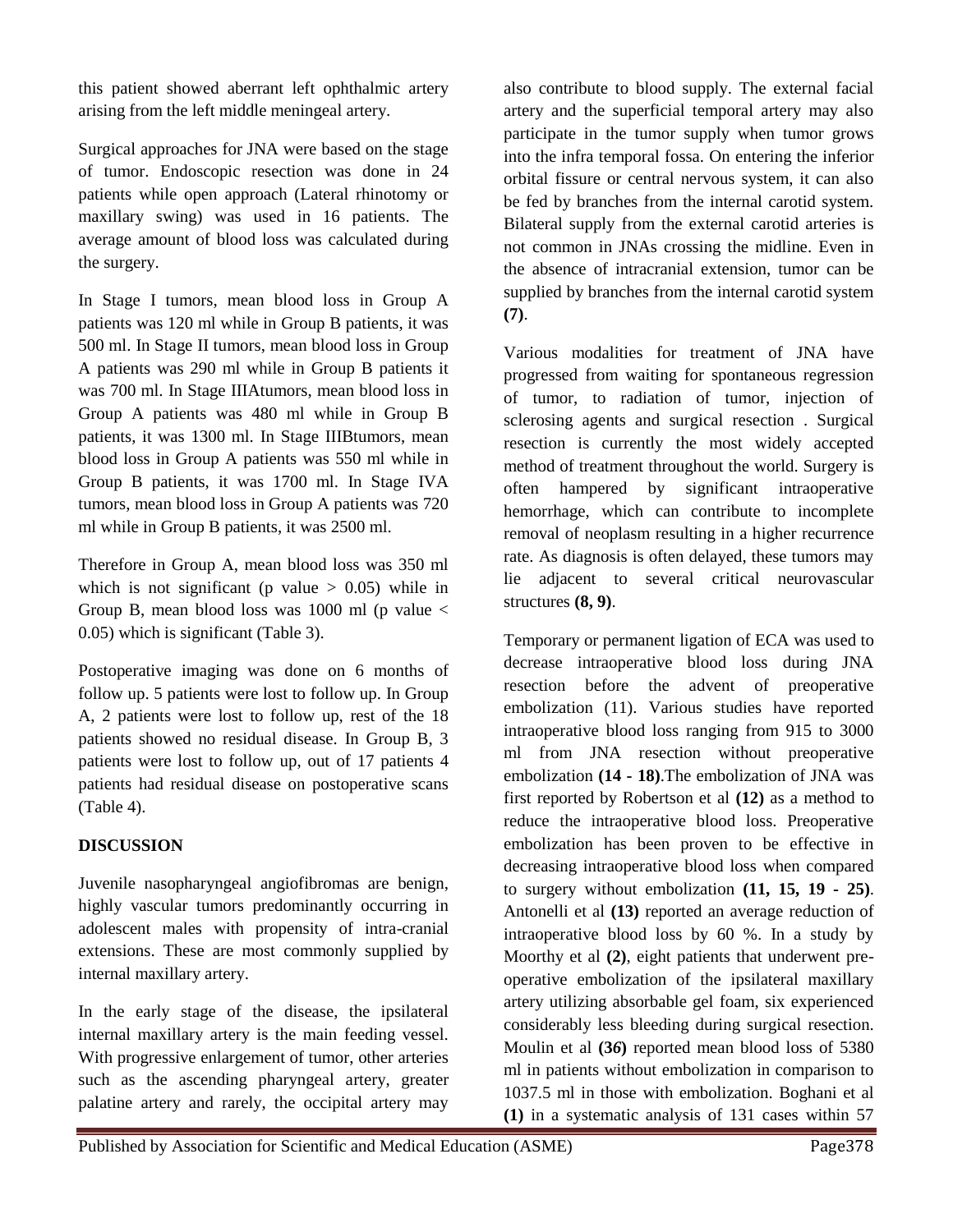studies over 21 years showed that the average blood loss in patients that underwent pre-operative embolization before endoscopic surgical resection was 406.7 ml compared to 828.3 ml in nonembolized patient undergoing endoscopic resection alone.

In our study of 40 patients, in which 20 patients underwent preoperative embolization, the average blood loss during operation was 350 ml, while the rest 20 patients who underwent surgery directly the average blood loss was 1000 ml. Blood loss also depends upon the stage of tumor, higher stage tumors are amenable to greater blood loss. There was significant difference in the amount of blood loss in different stages of tumor in pre-operatively embolized v/s non-embolized group. In Group A patients due to significant reduction in blood loss during surgery, clear visualization of operative field was obtained which helped in proper assessment of extent of tumor, tumor resection was easier and duration of surgery was reduced in contrast to Group B patients. No Group A patents had residual tumor on 6 month follow up while 4 patients of Group B had residual tumor on scans. Several previous studies have reported lower recurrence rate in patients who underwent preoperative embolization **(11, 14, 15, 19).** A dry surgical field enables complete removal of tumor especially in unreachable areas which decreases the rate of recurrence **(10, 21, 26, 27).** Total or near total devascularization is an important factor to achieve the aforementioned results while tumors which have supply from internal carotid artery have suboptimal devascularization which contributes to increased intra-operative blood loss.

Serious complications are sometimes possible in embolization procedure, including stroke or blindness from migration of particles into the middle cerebral artery or ophthalmic artery. These complications are rare and do not outweigh the substantial benefits of embolization **(4)**. However in our study, no patient had any serious long term complication post embolization.

PVA particle size was based on published data determining the ideal particle penetration of JNAtumor tissue which was approximately 200 mm particulate size **(28)**. A novel approach to JNA embolization recently described in the literature involves direct puncture embolization using a combination of an endoscopic and percutaneous approach **(29 - 35).**

#### **CONCLUSION**

In conclusion, preoperative embolization of JNAtumors is a safe procedure without any substantial risk of neurological complications. The present study identified a statistically significant difference in intraoperative blood loss between those lesions which were preoperatively embolized in comparison to those that underwent surgery directly. Pre-operative embolization of juvenile nasopharyngeal angiofibromas reduces intraoperative blood loss thereby lessening the risk of massive hemorrhage, shortening operation times, increasing intra-operative visibility, and allowing for easier and complete resection of tumor which contributes in lower rate of recurrence. In light of these findings, pre-operative embolization is a safe and effective method to reduce the risk of massive, sometimes fatal, hemorrhage that occurs with these highly vascular tumors. We recommend it as a routine preoperative adjunct in all patients of JNA.

### **REFERENCES**

1. Boghani Z, Husain Q, Kanumuri V, Khan M, Sangvhi S, Liu J et al. Juvenile nasopharyngeal angiofibroma: A Systematic Review and Comparison of Endoscopic, Endoscopic-Assisted, and Open Resection in 1047 Cases. The Laryngoscope. 2013;123(4):859-869.

2. Moorthy P, Ranganatha Reddy B, Qaiyum H, Madhira S, Kolloju S. Management of Juvenile Nasopharyngeal Angiofibroma: A Five Year Retrospective Study. Indian Journal of Otolaryngology and Head & Neck Surgery. 2010;62(4):390-394.

3. Davis K. Embolization of epistaxis and juvenile nasopharyngeal angiofibromas. American Journal of Roentgenology. 1987;148(1):209-218.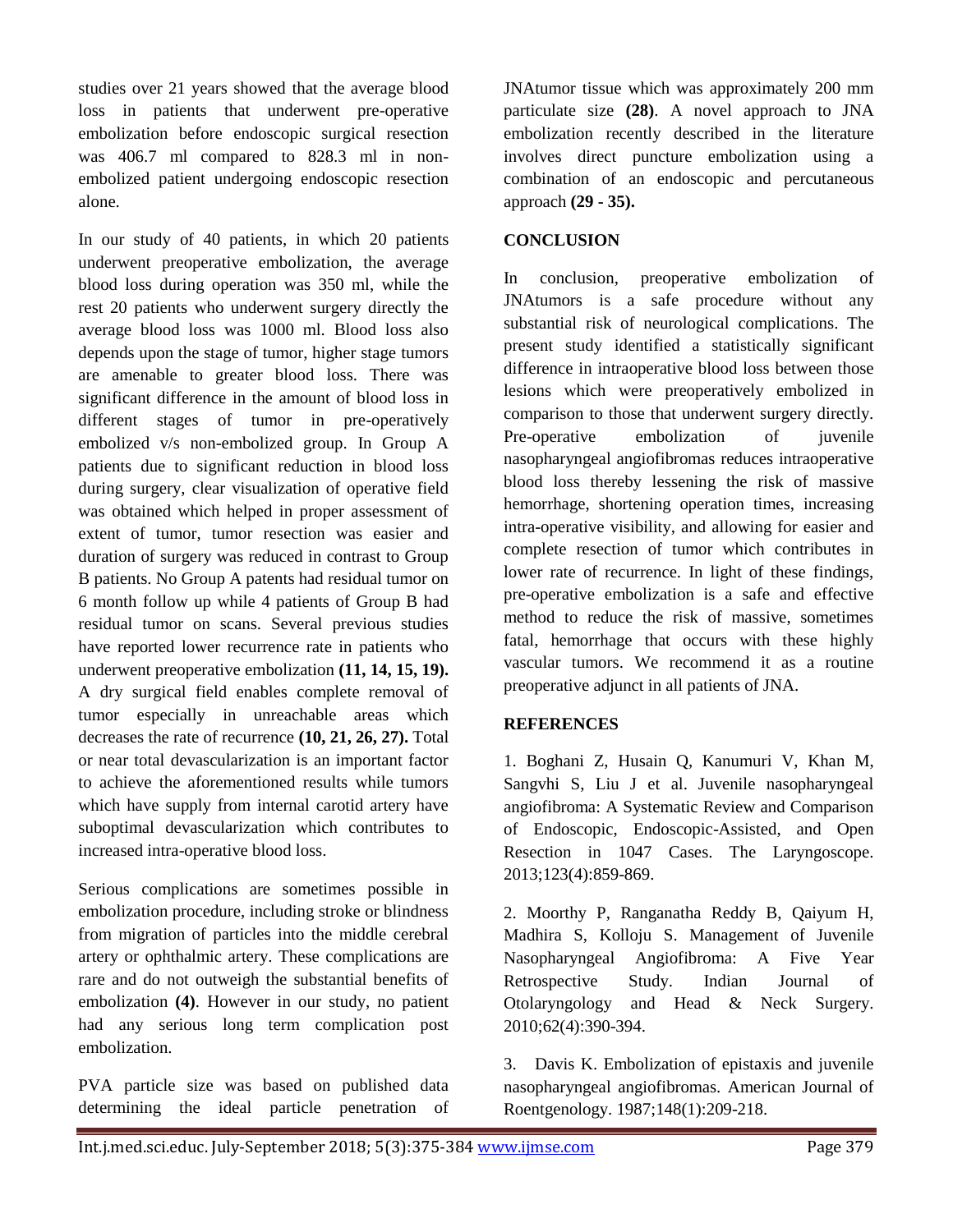4. Lv M, Fan X, Su L, Chen D. Preoperative Direct Puncture Embolization of Advanced Juvenile Nasopharyngeal Angiofibroma in Combination with Transarterial Embolization: An Analysis of 22 Consecutive Patients. CardioVascular and Interventional Radiology. 2012;36(1):111-117.

5. Glad H, Vainer B, Buchwald C, Petersen B, Theilgaard S, Bonvin P et al. Juvenile nasopharyngeal angiofibromas in Denmark 1981– 2003: diagnosis, incidence, and treatment. ActaOto-Laryngologica. 2007;127(3):292-299..

6. Mishra S, Panigrahi R, Praveena N, Gupta Y. Imaging in the diagnosis of juvenile nasopharyngeal angiofibroma. Journal of Clinical Imaging Science. 2013;3(2):1.

7. Spector J. Management of juvenile angiofibromata. The Laryngoscope. 1988;98(9):1016-1026.

8. Roche P, Paris J, Régis J, Moulin G, Zanaret M, Thomassin J et al. Management of invasive juvenile nasopharyngeal angiofibromas. Neurosurgery. 2007;61(4):768-777.

9. Iovanescu G, Ruja S, Cotulbea S. Juvenile nasopharyngeal angiofibroma: Timisoara ENT Department's experience. International Journal of Pediatric Otorhinolaryngology. 2013;77(7):1186- 1189.

10. Pryor S, Moore E, Kasperbauer J. Endoscopic versus Traditional Approaches for Excision of Juvenile Nasopharyngeal Angiofibroma. The Laryngoscope. 2005;115(7):1201-1207.

11. Liu L, Wang R, Huang D, Han D, Ferguson E, Shi H et al. Analysis of intra-operative bleeding and recurrence of juvenile nasopharyngeal angiofibromas. Clinical Otolaryngology and Allied Sciences. 2002;27(6):536-540.

12. Roberson G, Biller H, Sessions D, Ogura J. Presurgical internal maxillary artery embolization in juvenile angiofibroma. The Laryngoscope. 1972;82(8):1524-1532.

13. Antonelli A, Cappiello J, Lorenzo D, Donajo C, Nicolai P, Orlandini A. Diagnosis, staging, and treatment of juvenile nasopharyngeal angiofibroma (JNA). The Laryngoscope. 1987;97(11):1319-1325.

14. Pryor S, Moore E, Kasperbauer J. Endoscopic versus Traditional Approaches for Excision of Juvenile Nasopharyngeal Angiofibroma. The Laryngoscope. 2005;115(7):1201-1207.

15.Siniluoto T, Luotonen J, Tikkakoski T, Leinonen A, Jokinen K. Value of pre-operative embolization in surgery for nasopharyngeal angiofibroma. The Journal of Laryngology & Otology. 1993;107(06):514-521.

16. Santaolalla F, Araluce I, Zabala A, Lopez A, Garay M, Sanchez J. Efficacy of selective percutaneous embolization for the treatment of intractable posterior epistaxis and juvenile nasopharyngeal angiofibroma (JNA). ActaOto-Laryngologica. 2009;:1-7.

17. Petruson K, Rodriguez-Catarino M, Petruson B, Finizia C. Juvenile Nasopharyngeal Angiofibroma: Long-term Results in Preoperative Embolized and Non-embolized Patients. ActaOto-Laryngologica. 2002;122(1):96-100..

18. El-Banhawy O, Ragab A, El-Sharnoby M. Surgical resection of type III juvenile angiofibroma without preoperative embolization. International Journal of Pediatric Otorhinolaryngology. 2006;70(10):1715-1723.

19. Ungkanont K, Byers R, Weber R, Callender D, Wolf P, Goepfert H. Juvenile nasopharyngeal angiofibroma: An update of therapeutic management. Head & Neck. 1996;18(1):60-66.

20. Pletcher J, Dedo H, Newton T, Norman D. Preoperative Embolization of Juvenile Angiofibromas of the Nasopharynx. Annals of Otology, Rhinology & Laryngology. 1975;84(6):740- 746.

21. Roberson G, Price A, Davis J, Gulati A. Therapeutic embolization of juvenile angiofibroma. American Journal of Roentgenology.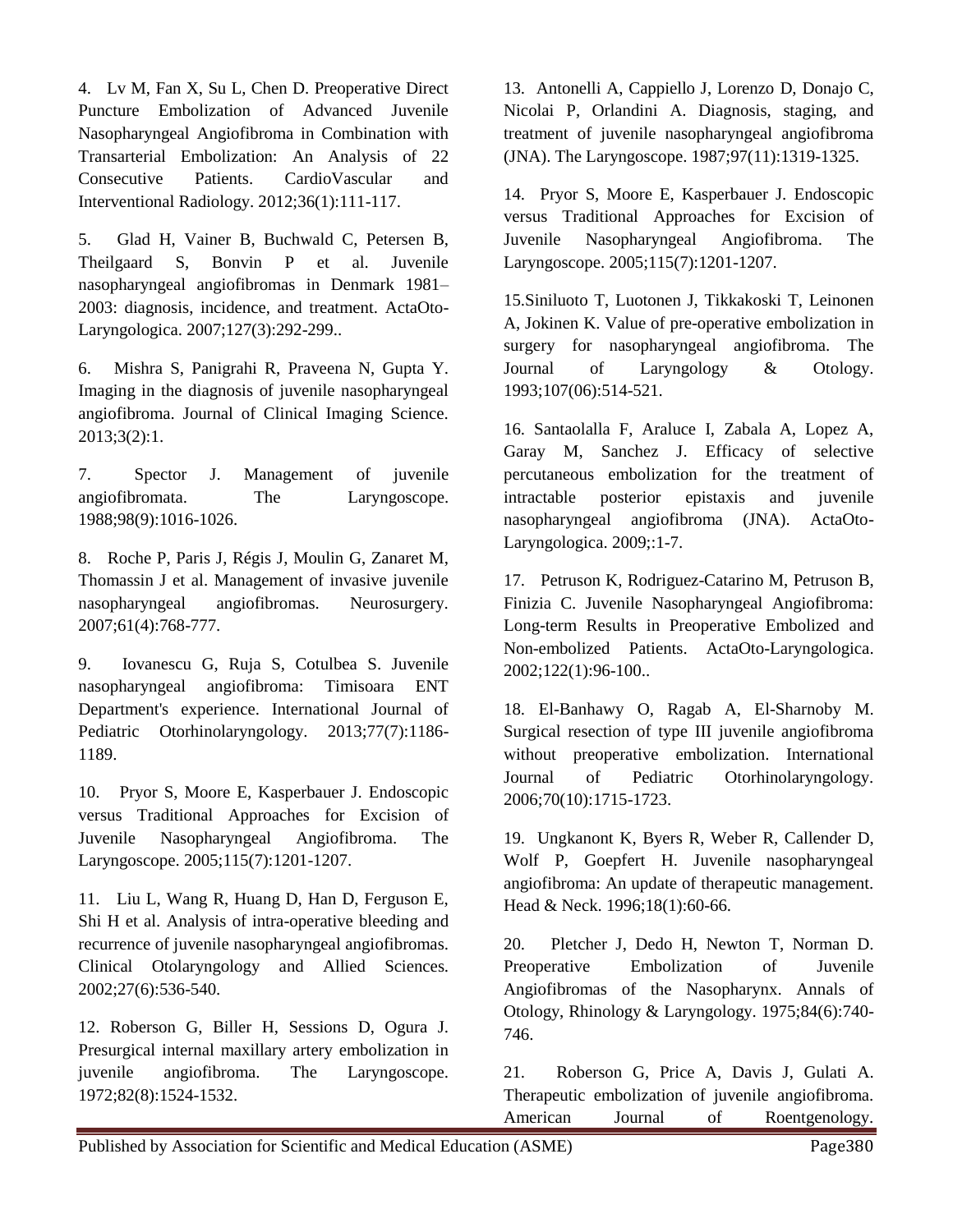1979;133(4):657-663.

22. Waldman S, Levine H, Astor F, Wood B, Weinstein M, Tucker H. Surgical Experience With Nasopharyngeal Angiofibroma. Archives of Otolaryngology - Head and Neck Surgery. 1981;107(11):677-682.

23. Moulin G, Chagnaud C, Gras R, Gueguen E, Dessi P, Gaubert J et al. Juvenile nasopharyngeal angiofibroma: Comparison of blood loss during removal in embolized group versus nonembolized group. Cardiovascular and Interventional Radiology. 1995;18(3).

24. Schroth G, Haldemann A, Mariani L, Remonda L, Raveh J. Preoperative Embolization of Paragangliomas and Angiofibromas: Measurement of Intratumoral Arteriovenous Shunts. Archives of Otolaryngology - Head and Neck Surgery. 1996;122(12):1320-1325.

25. Li J, Qian J, Shan X, Wang L. Evaluation of the effectiveness of preoperative embolization in surgery for nasopharyngeal angiofibroma. European Archives of Oto -Rhino-Laryngology. 1998;255(8):430-432.

26. Mann W, Jecker P, Amedee R. Juvenile Angiofibromas: Changing Surgical Concept Over the Last 20 Years. The Laryngoscope. 2004;114(2):291- 293.

27. Natvig K, Skalpe I. Pre-operative embolization of Juvenile nasopharyngeal angiofibromas with gelfoam. The Journal of Laryngology & Otology. 1984;98(08):829-834.

28. Gupta A, Purkayastha S, Bodhey N, Kapilamoorthy T, Kesavadas C. Preoperative embolization of hypervascular head and neck tumours. Australasian Radiology. 2007;51(5):446- 452.

29. Garcia-Cervigon E, Bien S, Rfenacht D, Thurel

C, Reizine D, Tran Ba Huy P et al. Pre-operative embolization of naso-pharyngeal angiofibromas. Neuroradiology. 1988;30(6):556-560.

30. Ramezani A, Haghighatkhah H, Moghadasi H, Taheri M, Parsafar H. A case of central retinal artery occlusion following embolization procedure for juvenile nasopharyngeal angiofibroma.Indian Journal of Ophthalmology. 2010;58(5):419-21.

31. Siddiqui A, Chen P. Intracranial Collateral Anastomoses: Relevance to Endovascular Procedures. Neurosurgery Clinics of North America. 2009;20(3):279-296.

32. Herman B, Bublik M, Ruiz J, Younis R. Endoscopic embolization with onyx prior to resection of JNA: A new approach. International Journal of Pediatric Otorhinolaryngology.2011;75(1):53-56.

33. Elhammady M, Johnson J, Peterson E, Aziz-Sultan M. Preoperative Embolization of Juvenile Nasopharyngeal Angiofibromas: TransarterialVersus Direct Tumoral Puncture. World Neurosurgery. 2011;76(3-4):328-334.

34. Elhammady M, Peterson E, Johnson J, Aziz-Sultan M. Preoperative Onyx Embolization of Vascular Head and Neck Tumors by Direct Puncture. World Neurosurgery. 2012;77(5-6):725-730.

35. Lv M, Fan X, Su L, Chen D. Preoperative Direct Puncture Embolization of Advanced Juvenile Nasopharyngeal Angiofibroma in Combination with Transarterial Embolization: An Analysis of 22 Consecutive Patients. CardioVascular and Interventional Radiology. 2012;36(1):111-117.

36. Moulin G, Chagnaud C, Gras R, Gueguen E, Dessi P, Gaubert J et al. Juvenile nasopharyngeal angiofibroma: Comparison of blood loss during removal in embolized group versus nonembolized group. Cardiovascular and Interventional Radiology. 1995;18(3)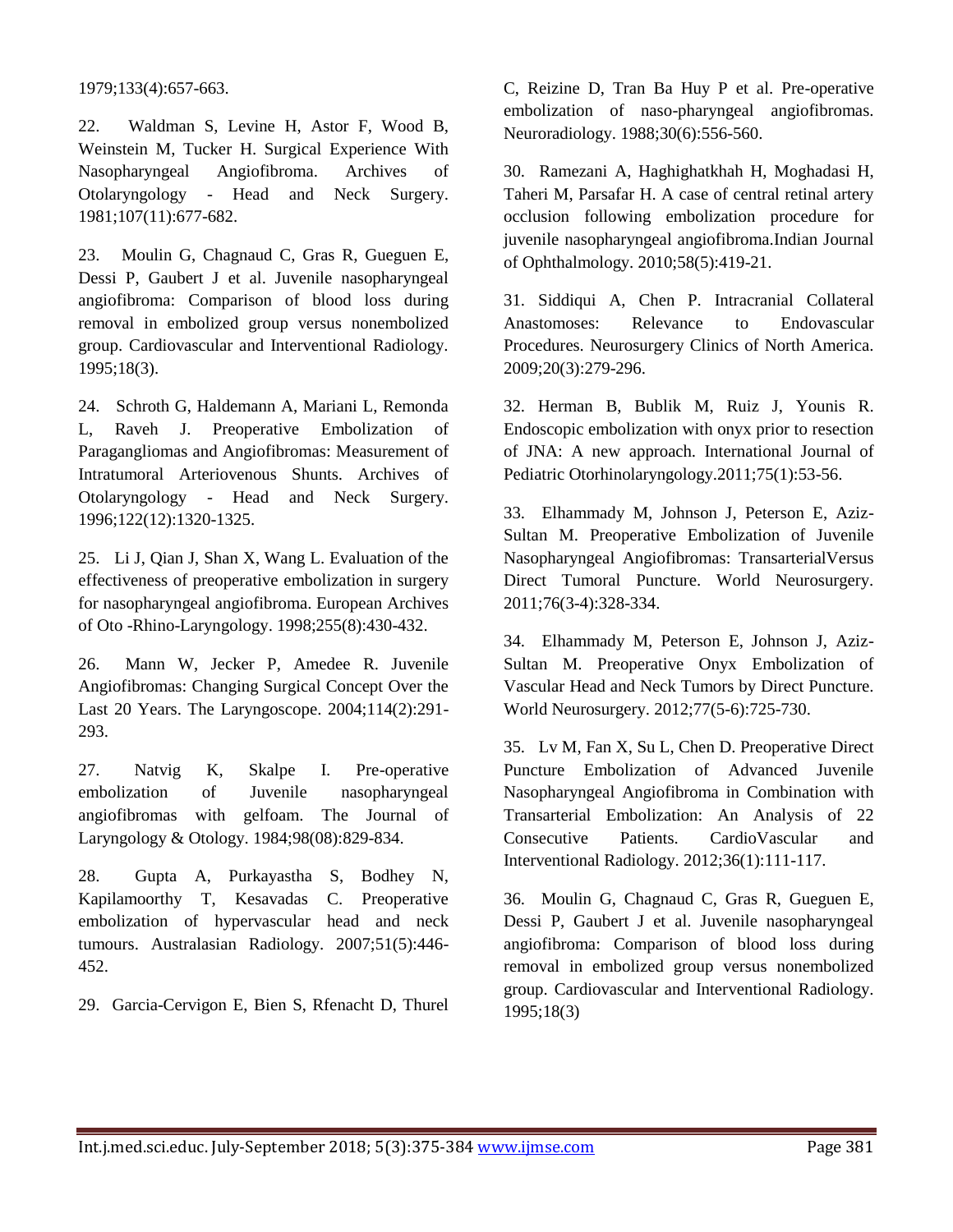# *Table 1:* **Fisch Staging of JNA**

| Stage I  | The tumor is limited to the sphenopalatine foramen,<br>nasopharynx and nasal cavity without bone destruction                                    |
|----------|-------------------------------------------------------------------------------------------------------------------------------------------------|
| Stage II | The tumor invades the nasal sinuses or the<br>pterygomaxillary fossa with bone destruction                                                      |
|          | Stage IIIa The tumor invades the infratemporal fossa or orbit<br>without intracranial involvement                                               |
|          | Stage IIIb The tumor invades the infratemporal fossa or orbit with<br>intracranial and extradural involvement                                   |
|          | Stage IVa The tumor shows intracranial, extradural and/or<br>intradural invasion, without invasion of optic nerve,<br>sella, or cavernous sinus |
|          | Stage IVb The tumor in stage IVa with invasion of optic nerve,<br>sella and/or cavernous sinus                                                  |

|                                | Age               | <b>Group A</b>            |            | <b>Group B</b>     |            |
|--------------------------------|-------------------|---------------------------|------------|--------------------|------------|
|                                | (years)           | <b>Number of</b><br>cases | Percentage | Number of<br>cases | Percentage |
| $\blacksquare$                 | $0-5$<br>$6 - 10$ |                           |            | U                  | U          |
|                                | $11 - 15$         |                           | 35         |                    | 25         |
| $\mathbf{r}$<br>$\blacksquare$ | $16 - 20$         | 11                        | 55         | 13                 | 65         |
|                                | $21 - 25$         | 2                         | 10         |                    |            |
|                                | $26 - 30$         |                           |            |                    |            |

# *Table 2:* **Distribution of cases in various age groups**

÷.

*Table 3:* **Distribution of cases with various symptoms**

|                  | <b>Group A</b>         |            | <b>Group B</b>         |            |
|------------------|------------------------|------------|------------------------|------------|
| <b>Symptoms</b>  | <b>Number of cases</b> | Percentage | <b>Number of cases</b> | Percentage |
| <b>Epistaxis</b> | 19                     | 95         | 20                     | <b>100</b> |
| <b>Nasal</b>     | 18                     | 90         | 17                     | 85         |
| obstruction      |                        |            |                        |            |
| <b>Nasal</b>     | 6                      | 30         | ┓                      | 35         |
| obstruction      |                        |            |                        |            |
| <b>U/L Cheek</b> | 10                     | 50         | 9                      | 45         |
| swelling         |                        |            |                        |            |
| A headache       | າ                      | 10         |                        | 10         |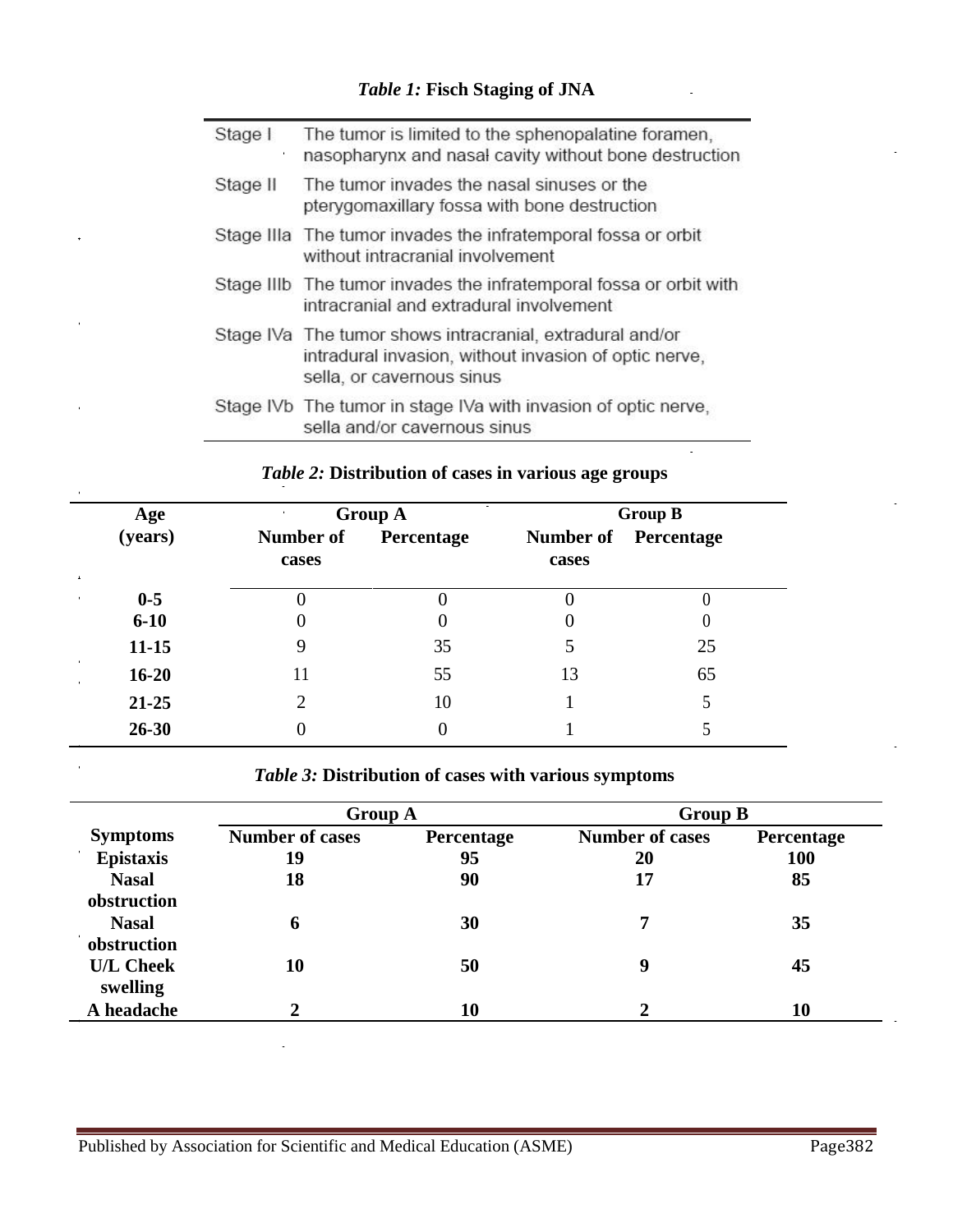| <b>Stage</b> | <b>Group A</b>     |            | <b>Group B</b>         |            |
|--------------|--------------------|------------|------------------------|------------|
|              | Number of<br>cases | Percentage | <b>Number of cases</b> | Percentage |
|              |                    | 15         |                        | 25         |
| П            | 10                 | 50         | n                      | 30         |
| <b>IIIA</b>  | 4                  | 20         |                        | 35         |
| <b>IIIB</b>  |                    | 10         |                        |            |
| <b>IVA</b>   |                    |            |                        |            |
| <b>IVB</b>   |                    |            |                        |            |

# *Table 4:* **Distribution of cases according to stages (Fisch Classification)**

*Table 5:* **Distribution of cases according to the embolized feeding vessel in Group A** 

| <b>Embolized feeding vessels</b>      | No. of cases | Percentage $(\frac{6}{6})$ |
|---------------------------------------|--------------|----------------------------|
| <b>InternalMaxillaryArtery (IMAX)</b> |              | 35                         |
| <b>Ascending Pharyngeal Artery</b>    |              |                            |
| (APA)                                 |              |                            |
| <b>Both APA and IMAX</b>              |              | 60                         |

*Table 6:* **Distribution of cases according to ipsilateral and bilateral embolization of vessels**

| Embolization            | No. of cases | Percentage |
|-------------------------|--------------|------------|
| <b>Ipsilateral</b>      |              | 80         |
| <b>Bilateral Supply</b> | 4            | 20         |

## **Table 7: Complications of Embolization**

| Conplication                   | No. of patients       |
|--------------------------------|-----------------------|
| Temporary visual loss          | 1 patient $(5%)$      |
| Local pain                     | 20 patients $(100\%)$ |
| Nausea                         | 3 patients $(15%)$    |
| Local subcutaneous edema       | 1 patient $(5%)$      |
| Ischemic necrosis in ear pinna | 1 patient $(5%)$      |